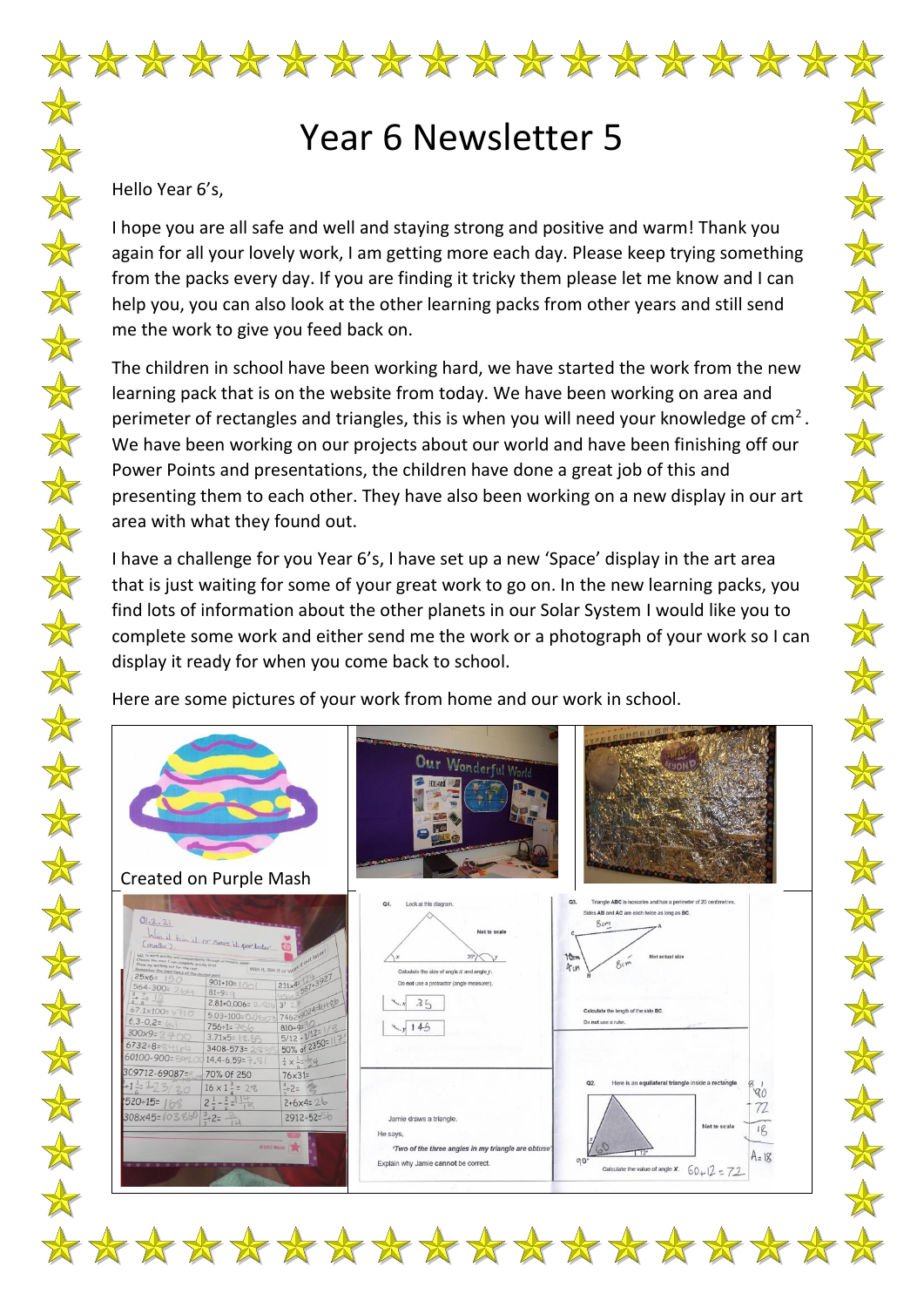

We have been sharing some terrible jokes with each other in school, after some children had read the Treehouse Joke book…they are funny because they are so bad. Here are a few for you.

 $\color{red} \bigstar$ 

 $\bigstar$ 

 $\bigstar$ 

## Q: What happens to bears in the rain? A: They get wet!

Q: What do zero say to 8? A: Nice belt!

Q: What do you call a smelly fairy? A: Stinkerbell.

Make sure you check out the new learning pack, it is split up into many sections, there are a few key events happening in the next 2 weeks, there is internet safety day and Mental

 $\frac{1}{N}$ 

 $\frac{1}{N}$ 

 $\frac{1}{\sqrt{2}}$ 

 $\frac{1}{\sqrt{2}}$ 

 $\frac{\mathbf{A}}{\mathbf{A}}$